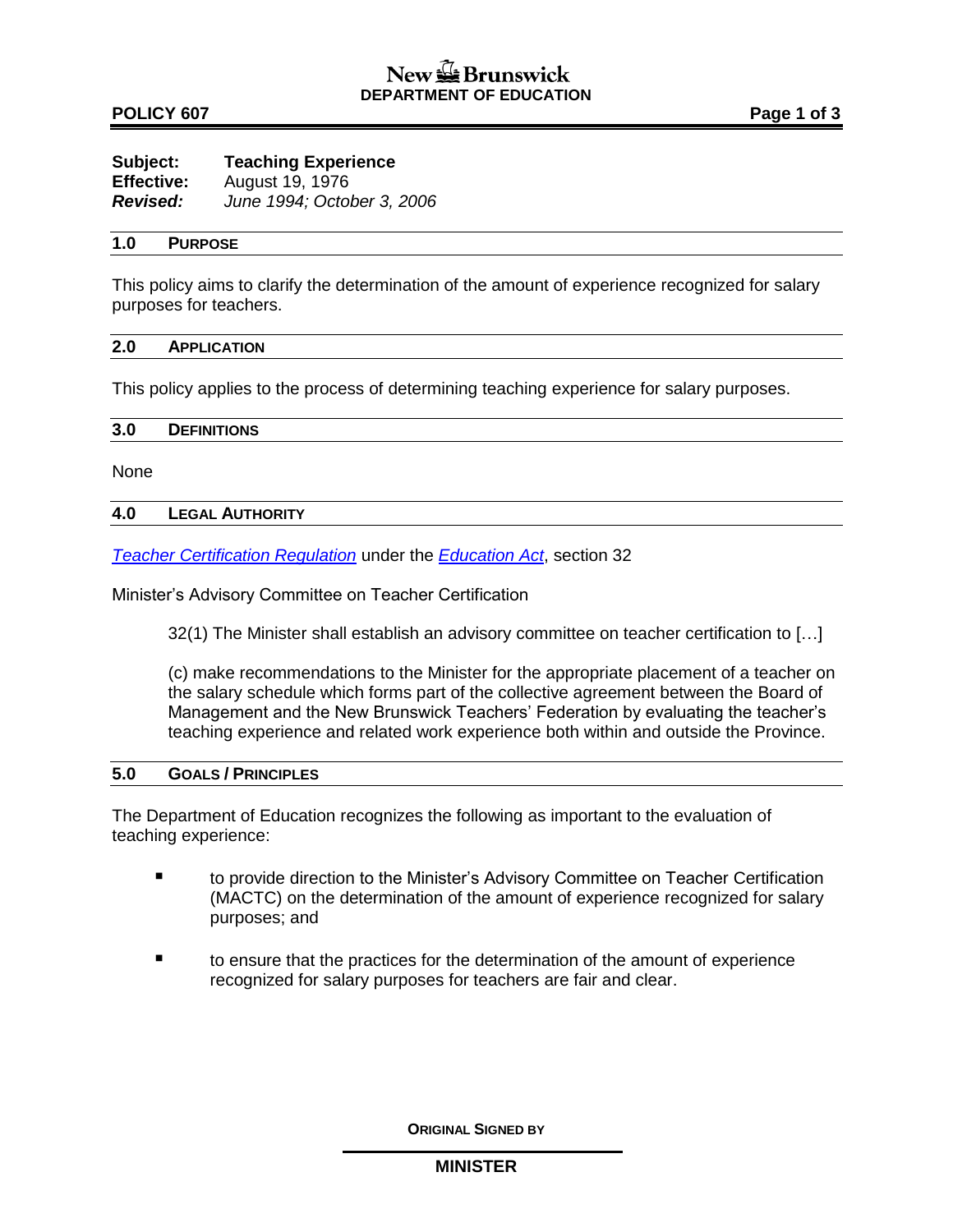### **POLICY 607 Page 2 of 3**

## **6.0 REQUIREMENTS / STANDARDS**

- **6.1** For salary purposes, 12 months of related work experience constitutes one year of teaching experience.
- **6.2** In order to be recognized for salary purposes, related work experience must have been acquired during a minimum of four months with the same employer (*"same employer" may include a self-employed person).*
- **6.3** Teaching experience in a federally-funded school (such as a First Nations school) will be considered equivalent to teaching experience in a public school for the purposes of interpreting experience.
- **6.4** Teaching experience in a university will be considered related work experience using the formula: one 3-credit hour course (one semester or 15 weeks) = 15 days work experience.
- **6.5** Substitute teaching in independent or private schools is not recognized as experience for salary purposes.
- **6.6** Teaching experience (excluding substitute teaching) from a private school in Canada or an international school that is accredited by the jurisdiction's educational authority and conforms to the public school curriculum of a Canadian or domestic governing jurisdiction may be granted as the equivalent of teaching experience in a public school for the purposes of interpreting experience.

In support of the application, the following documentation must be presented to the MACTC:

- **EXECT** application to have work experience recognized for salary purposes;
- verification from employer(s) of work experience detailing type of work dates of employment and length of employment; and
- verification from the educational authority that the school is accredited and conforms to the public school curriculum of the governing jurisdiction.
- **6.7** A teacher in specialty and/or technology areas, as identified by the superintendent, may be granted half of related experience for salary purposes up to a maximum of seven years with recommendation from the MACTC. Work experience required under section 6.1 of Policy 606 – *[Interim Certificate 4 for Technology Teachers](http://www2.gnb.ca/content/dam/gnb/Departments/ed/pdf/K12/policies-politiques/e/606A.pdf)* is not eligible as experience for salary purposes.

In support of the application, the following documents must be presented to the MACTC:

- **EXECT** application to have work experience recognized for salary purposes;
- verification from employer(s) of work experience detailing type of work, dates of employment and length of employment; and
- **EXECT** a letter from the superintendent endorsing the awarding of recognized work experience beyond the authorized two years, including reasons.